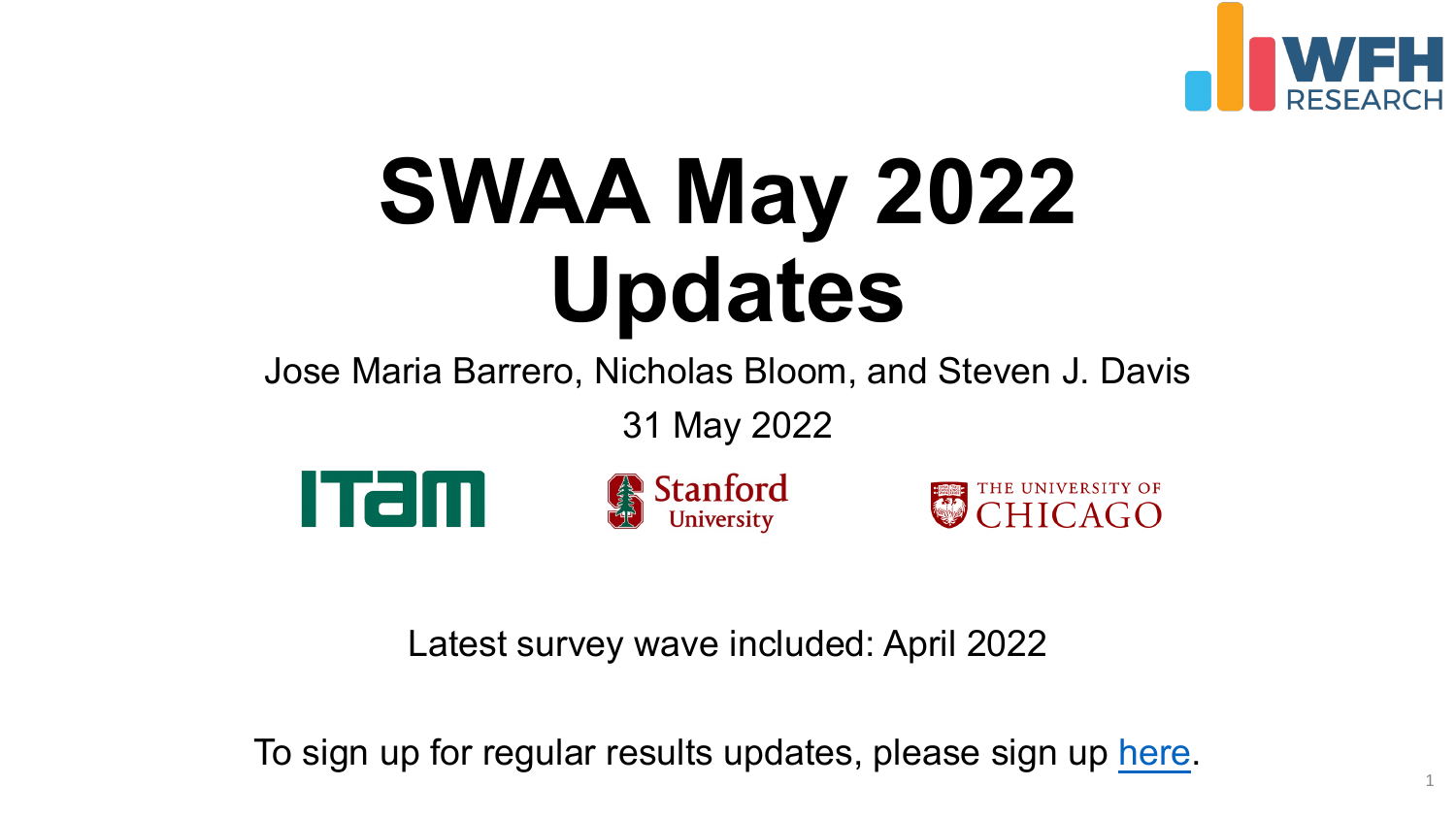## **Introduction & Methodology (1/2)**

• **[Source of all data \(u](http://www.wfhresearch.com/)nless noted):** Survey Arrangements and Attitudes (SWAA), see w

### • When referring to these results please cit

Barrero, Jose Maria, Nicholas Bloom, and Ste "Why working from home will stick," National E Research Working Paper 28731.

www.wfhresearch.com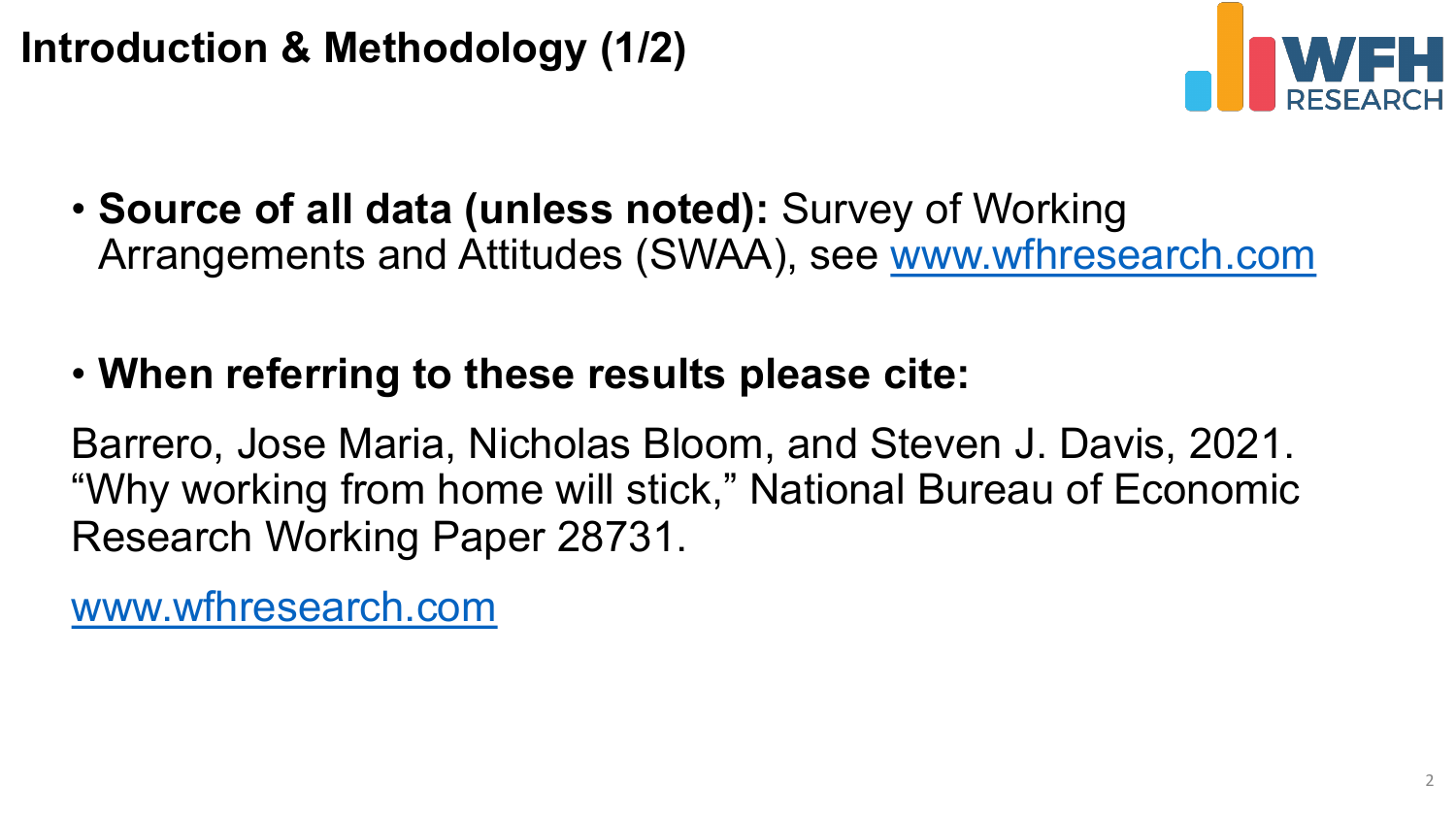### **Introduction & Methodology (2/2)**



- **Target population:** US residents aged 20 to 64 who earned \$20k or more in 2019. Between April and September 2021 we gradually moved to include individuals who earned \$10k to \$20k in 2019.
	- Each survey wave goes into the field on the 3rd Tuesday of the month and data collection typically takes 10 to 12 days.
	- Each wave collects 2,500 or 5,000 responses.
		- April 2021 and later waves collect 5,000 responses
		- Prior to April 2021 most waves collected 2,500 responses, but August 2020, December 2020, and January 2021 collected 5,000.
		- We drop respondents who "speed" through the survey, so the actual usable number of responses in each wave is somewhat less than the number we collect.
- **Representativeness:** Commercial providers field the survey on our behalf, drawing from a variety of sources for potential respondents.
	- We reweight the raw survey data to match the share of the population in a given {age x sex x education x earnings} cell in a pooled sample of 2010-2019 Current Population Survey data. See Figure 2 in Barrero, Bloom, and Davis (2021).
	- Unless noted, all statistics and charts use reweighted data.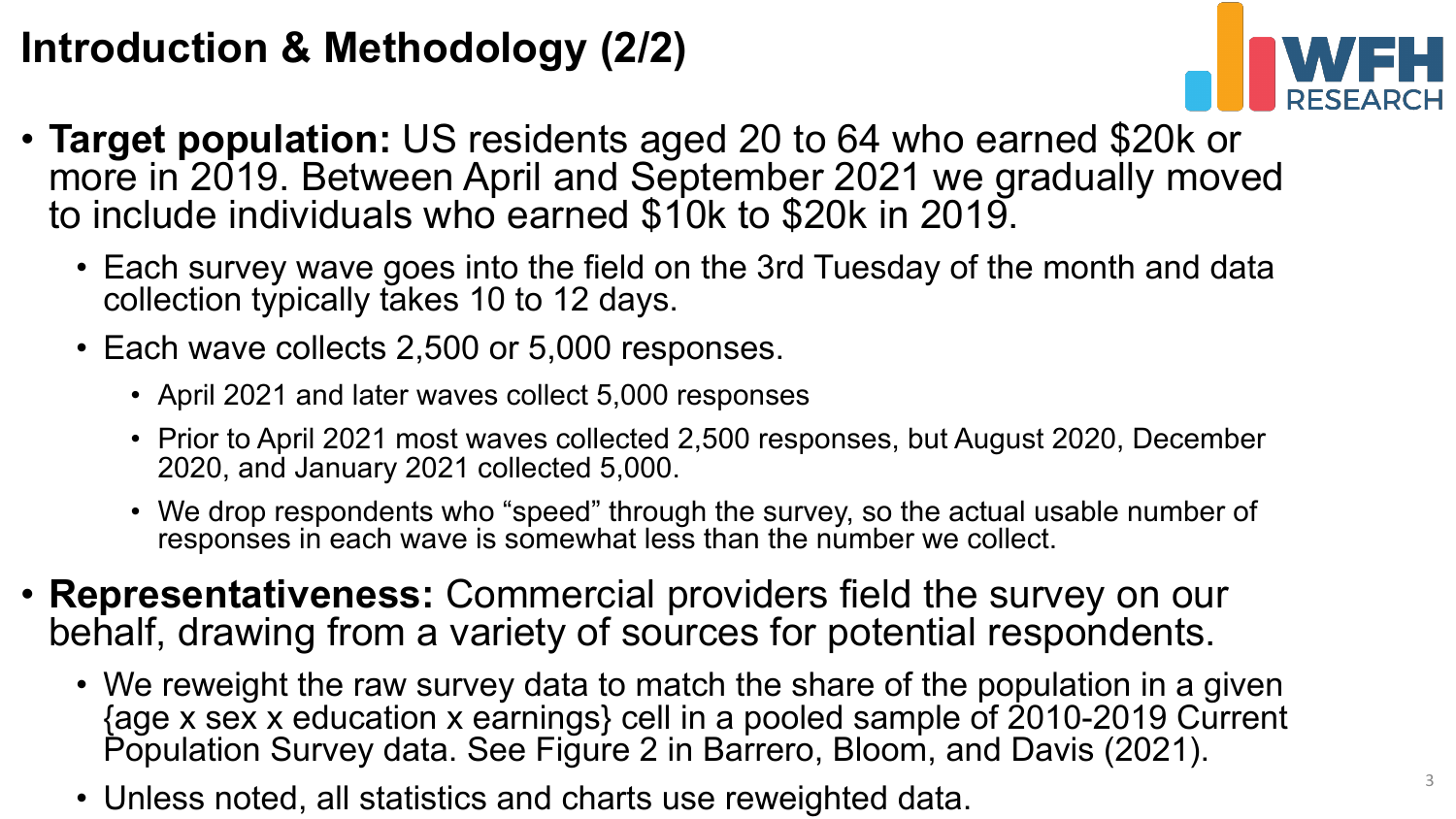### **The share of full paid working from home days declines in early 2022 after much stability in 2021**



\*\*Post-COVID estimate based on the latest survey wave

**Source:** Responses to the questions:

- *Last week what was your work status?*
- *How many full days did you work last week (whether at home or on business premises)?*
- *How many full paid working days did you work from home last week*?
- *After COVID, in 2022 and later, how often is your employer planning for you to work full days at home?"*

**Notes:** For each survey wave, we compute the average percentage of paid full days worked from home and plot it on the vertical axis against the days during which that wave was in the field on the horizontal axis. The pre-COVID estimate comes from the 2017-2018 American Time Use Survey and the post-COVID estimate uses data from the April 2022 wave. We re-weight the sample of US residents aged 20 to 64 earning \$10,000 or more in 2019 or 2021 to match Current Population Survey on age, sex, education, and earnings.

**N = 67,756 (May20 to Apr22)**

**N = 3,513 (post-COVID estimate from Apr22 data)** 4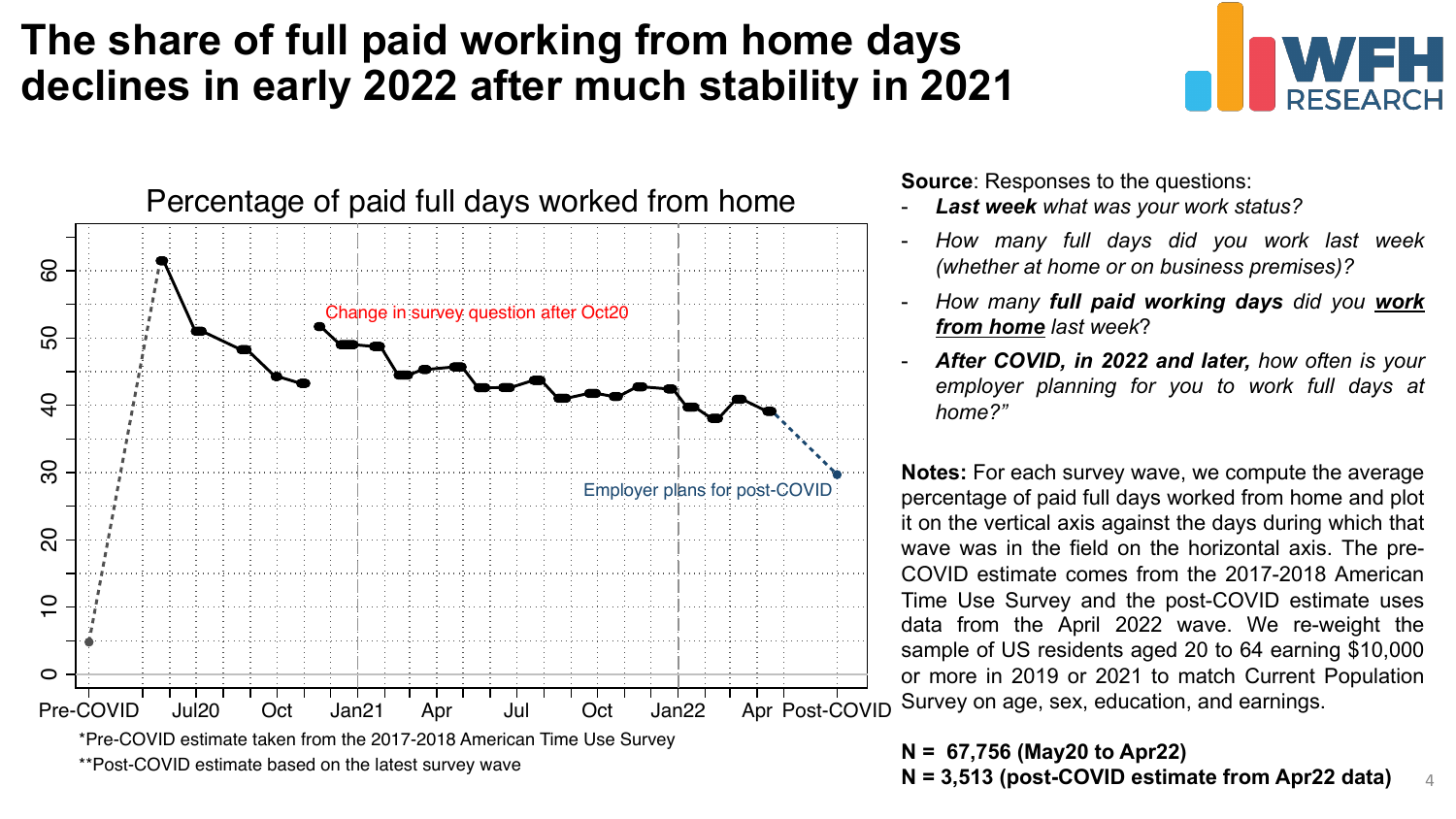### **Employer plans for working from home post-COVID**



### After the Pandemic Ends: Employer Plans Average Days per Week Working From Home



**Responses to the question:**

- *After the pandemic ends, how often is your employer planning for you to work full days at home?*

**Sample:** Data are from all SWAA waves, covering August 2020 to April 2022. The sample includes all respondents who reported their employer's plans for post-COVID WFH and who have work-from-home experience during the pandemic (thus able to work from home). We exclude respondents who report having no employer. We re-weight the sample of US residents aged 20 to 64 earning \$10,000 or more in 2019 or 2021 to match Current Population Survey on age, sex, education, and earnings.

**N = 51,439 (able to work from home)**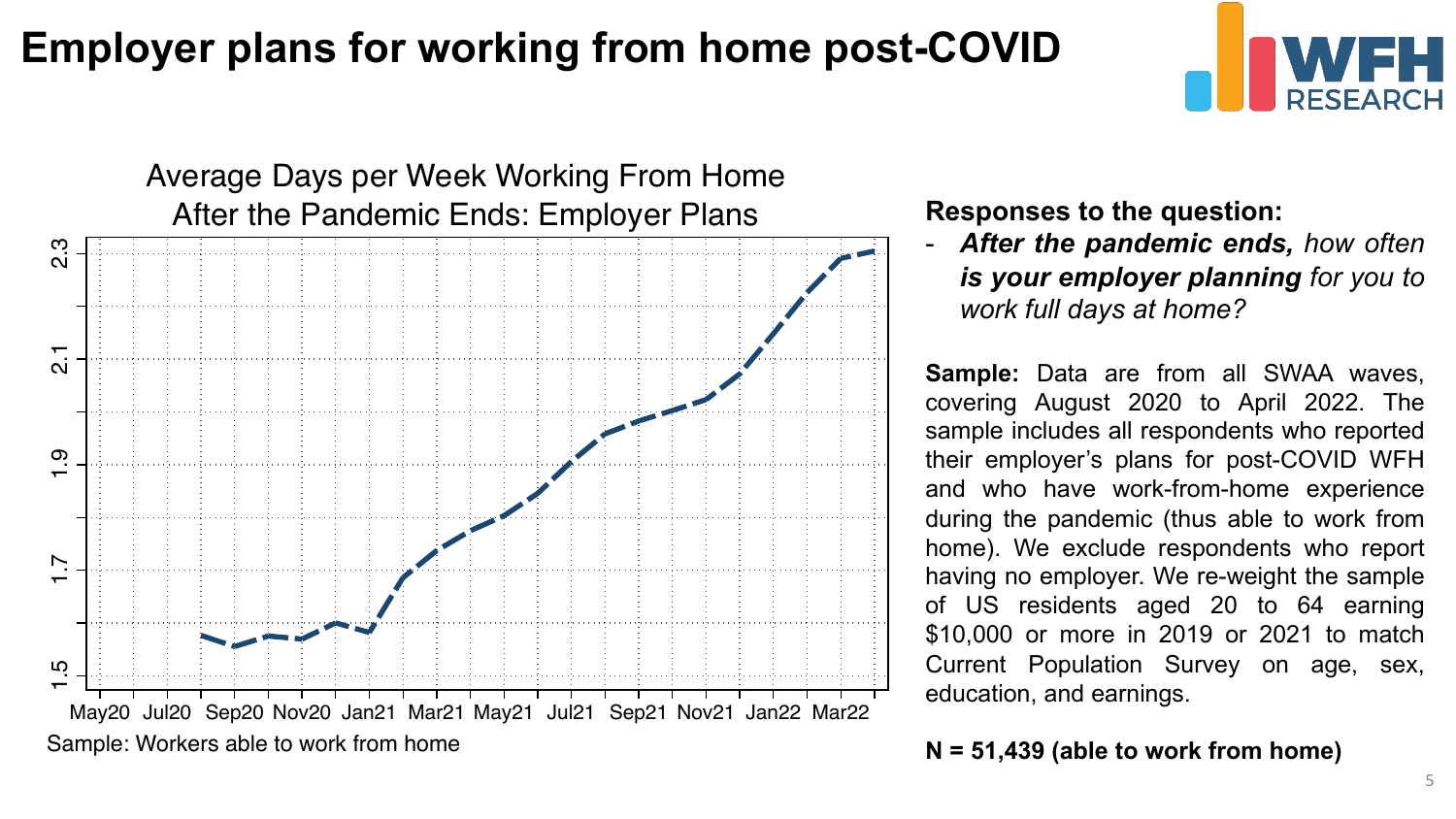### **Employer plans for working from home post-COVID: all workers vs. those able to work from home**

After the Pandemic Ends: Employer plans Average Days per Week Working From Home



**Responses to the question:**

- *After the pandemic ends, how often is your employer planning for you to work full days at home?*

**Sample:** Data are from all SWAA waves, covering July 2020 to April 2022. The sample includes all respondents who reported their employer's plans for post-COVID WFH ("All workers" series), restricting attention to workers who have work-from-home experience during the pandemic for the series labeled "Workers able to work from home." In particular, we exclude respondents who report having no employer. We re-weight the sample of US residents aged 20 to 64 earning \$10,000 or more in 2019 or 2021 to match Current Population Survey on age, sex, education, and earnings.

**N = 73,714 (all respondents) and 51,439 (able to work from home)** 6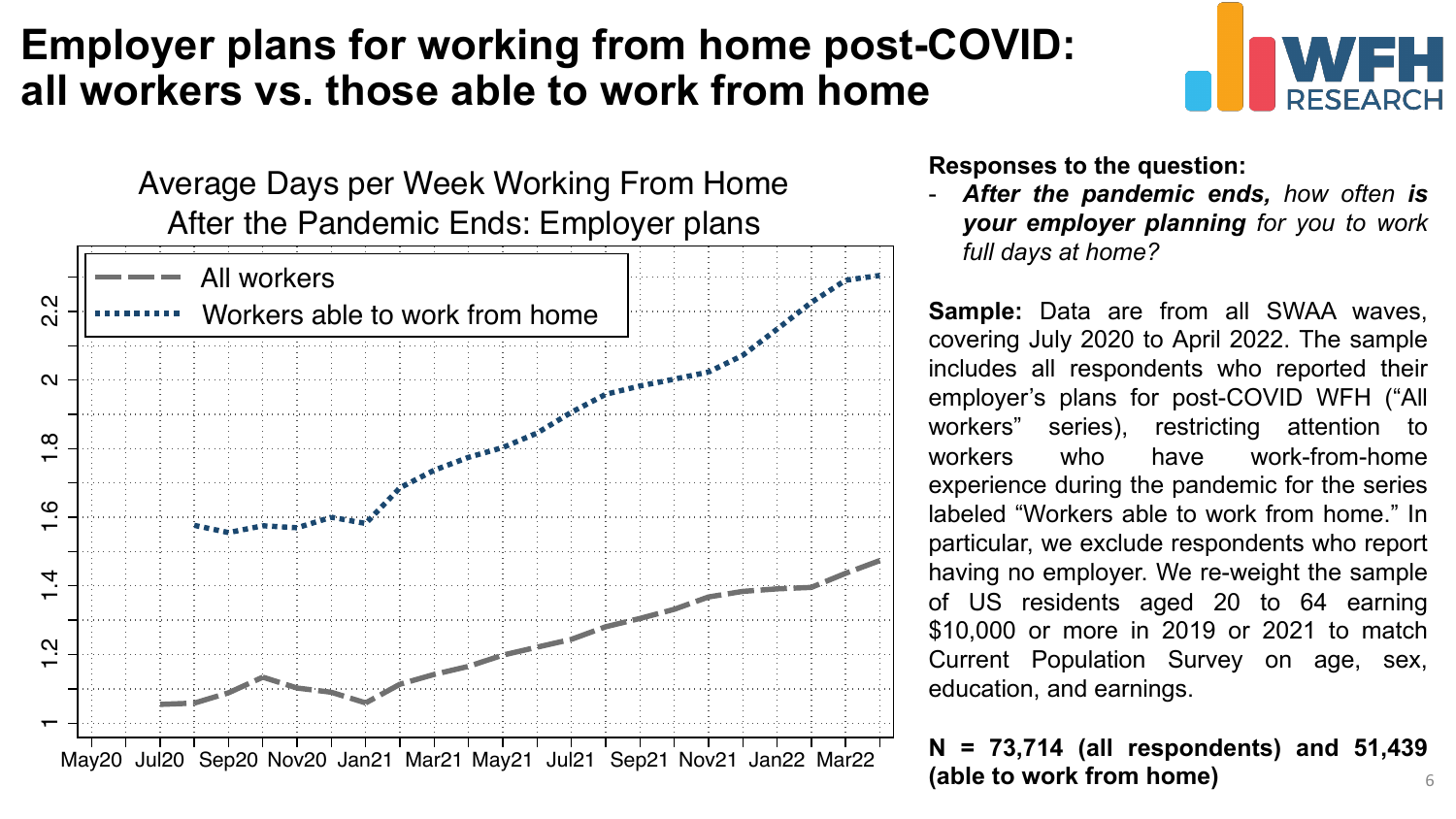### **Share of respondents reporting no clear plans from employer down to 11%**



### Evolution of Plans for Post-COVID Working Arrangements

| Jan21             | 43.1              |                                        |                              | 27.            |      | 16.5 | 13.3 |     |
|-------------------|-------------------|----------------------------------------|------------------------------|----------------|------|------|------|-----|
| Feb <sub>21</sub> | 48.3              |                                        |                              | 22.1           |      | 17 6 | 12.0 |     |
| Mar <sub>21</sub> | 45.2              |                                        |                              | 22.0           |      | 19.5 | 13.3 |     |
| Apr21             | 46.1              |                                        |                              | 20.9           |      | 19.9 | 13.1 |     |
| May21             | 48.4              |                                        |                              | 18.1           |      | 20.3 | 13.2 |     |
| Jun21             | 47.2              |                                        |                              | 16.7           | 20.9 |      | 15.2 |     |
| <b>Jul21</b>      | 46.1              |                                        |                              | 16.4           | 24.2 |      | 13.3 |     |
| Aug21             | 46.2              |                                        |                              | 16.6           | 23.6 |      | 13.6 |     |
| Sep21             | 46.8              |                                        |                              | 14.4           | 24.6 |      | 14.1 |     |
| Oct21             | 43.8              |                                        |                              | 16.8           | 26.5 |      | 12.9 |     |
| Nov21             | 45.3              |                                        |                              | 15.4           | 24.9 |      | 14.4 |     |
| Dec <sub>21</sub> | 44.6              |                                        |                              | Я              | 28.4 |      | 15.1 |     |
| Jan22             | 49.4              |                                        |                              | 17 N           |      | 21.5 | 12.1 |     |
| Feb <sub>22</sub> |                   | 52.3                                   |                              | 6              |      | 18.2 | 13.5 |     |
| Mar <sub>22</sub> | 49.5              |                                        |                              | 13.3           | 23.  |      | 14.1 |     |
| Apr22             |                   | 51.4                                   |                              | 10             | 23.5 |      | 14.4 |     |
| $\bf{0}$          |                   | 25                                     | 50                           |                | 75   |      |      | 100 |
|                   |                   | <b>Percent of Employed Respondents</b> |                              |                |      |      |      |     |
|                   | No WFH            |                                        | No clear plans from employer |                |      |      |      |     |
|                   |                   |                                        |                              |                |      |      |      |     |
|                   | <b>Hybrid WFH</b> |                                        |                              | <b>AII WFH</b> |      |      |      |     |

**Responses to the question:**

- *After the pandemic ends, how often is your employer planning for you to work full days at home?*

**Sample:** Data are from all SWAA waves, covering January 2021 to April 2022. The sample includes all respondents who reported their employer's plans for post-COVID WFH. In particular, we exclude respondents who report having no employer. We re-weight the sample of US residents aged 20 to 64 earning \$10,000 or more in 2019 or 2021 to match Current Population Survey on age, sex, education, and earnings.

#### **N = 57,956 (all respondents)**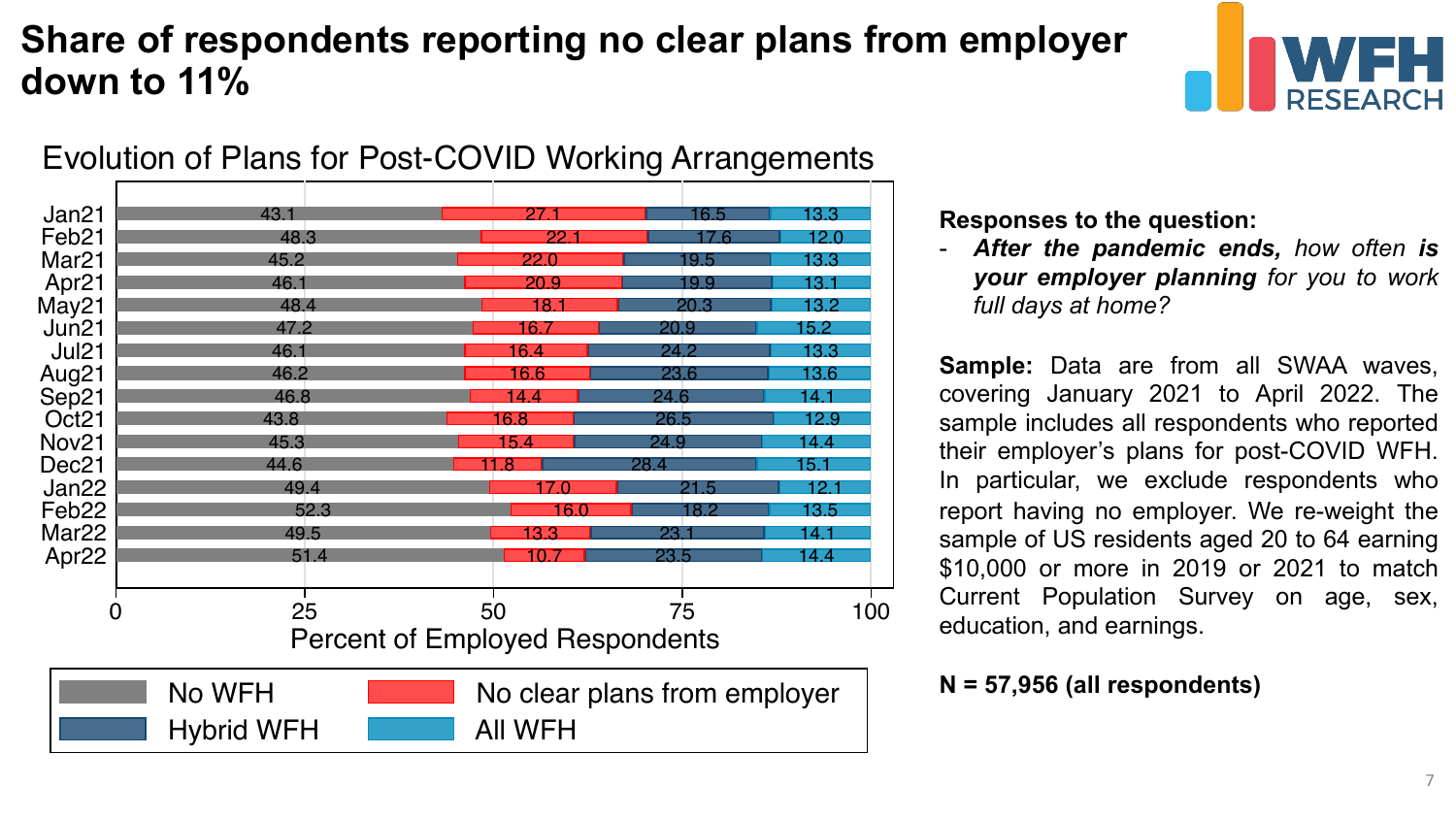### **Working from home has made it easier to interview for prospective new jobs**



Has working from home made it easier or harder to interview for prospective new jobs? **Responses to the question:**



- *Has working from home made it* **easier or harder to interview for prospective new jobs?**

**Notes:** Responses are from the April 2022 wave of the SWAA and include employed respondents who report having worked from home at some point during COVID. We exclude respondents who say they haven't been seeking a new job. We re-weight the sample of US residents aged 20 to 64 earning \$10,000 or more in 2019 or 2021 to match Current Population Survey on age, sex, education, and earnings.

 $N = 2,079.$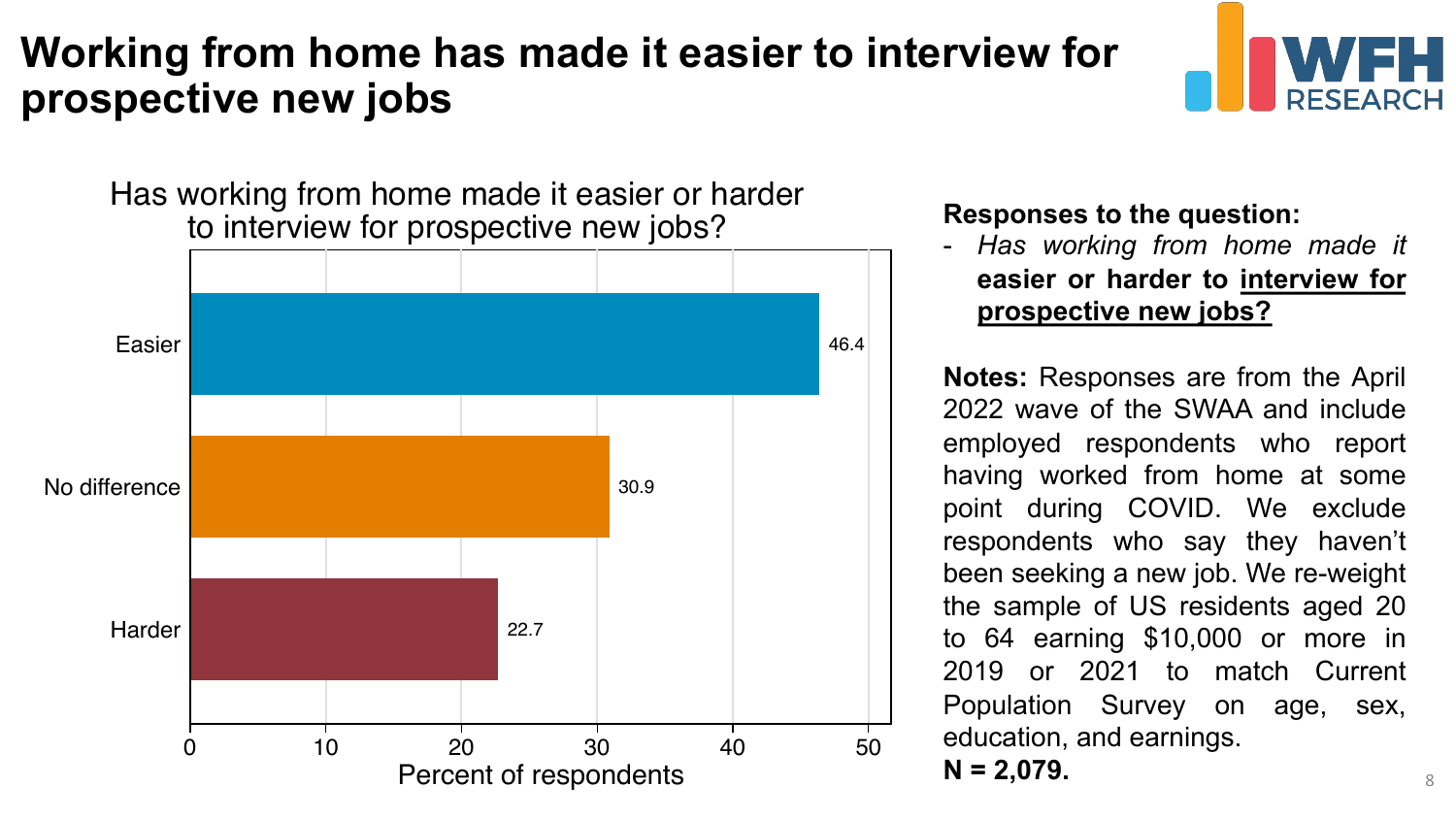### **Respondents are more likely to wear a mask indoors at work than for leisure**





#### **Responses to the question:**

- *In the past week,* **how often did you wear a face mask** *in the following situations?*
	- *Indoors at work*
	- *Indoors for leisure*

**Notes:** The sample includes respondents to the April 2022 SWAA wave who passed all attention-check questions and did not say the question was not relevant to them for both types of indoor situations. We re-weight the sample of US residents aged 20 to 64 earning \$10,000 or more in 2019 or 2021 to match Current Population Survey on age, sex, education, and earnings. **N = 3,021.**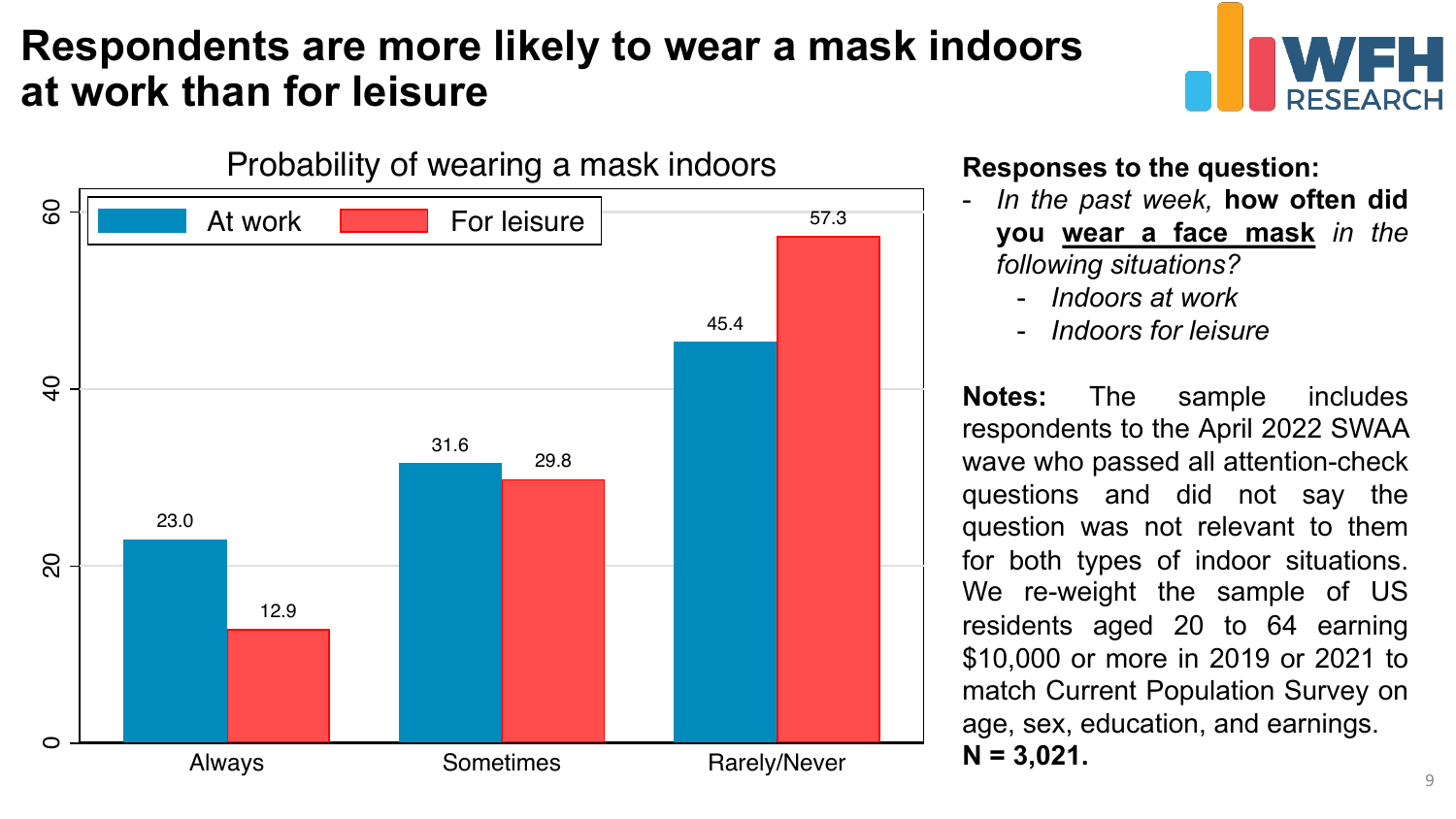### **Republicans are more likely to say they "Never/Rarely" wear a mask indoors at work than Democrats**





- *In the past week,* **how often did you wear a face mask** *in the following situations?*
	- *Indoors at work*
	- *Indoors for leisure*
- *Generally speaking, do you usually think of yourself as a Republican, Democrat, Independent, or what?*

**Notes:** The sample includes respondents to the April 2022 SWAA wave who passed all attention-check questions, did not say the question was not relevant to them, and did not choose "Other party" or "Don't know or rather not say" in response to the party affiliation question. We re-weight the sample of US residents aged 20 to 64 earning \$10,000 or more in 2019 or 2021 to match Current Population Survey on age, sex, education, and earnings.

 $N = 2.814$  10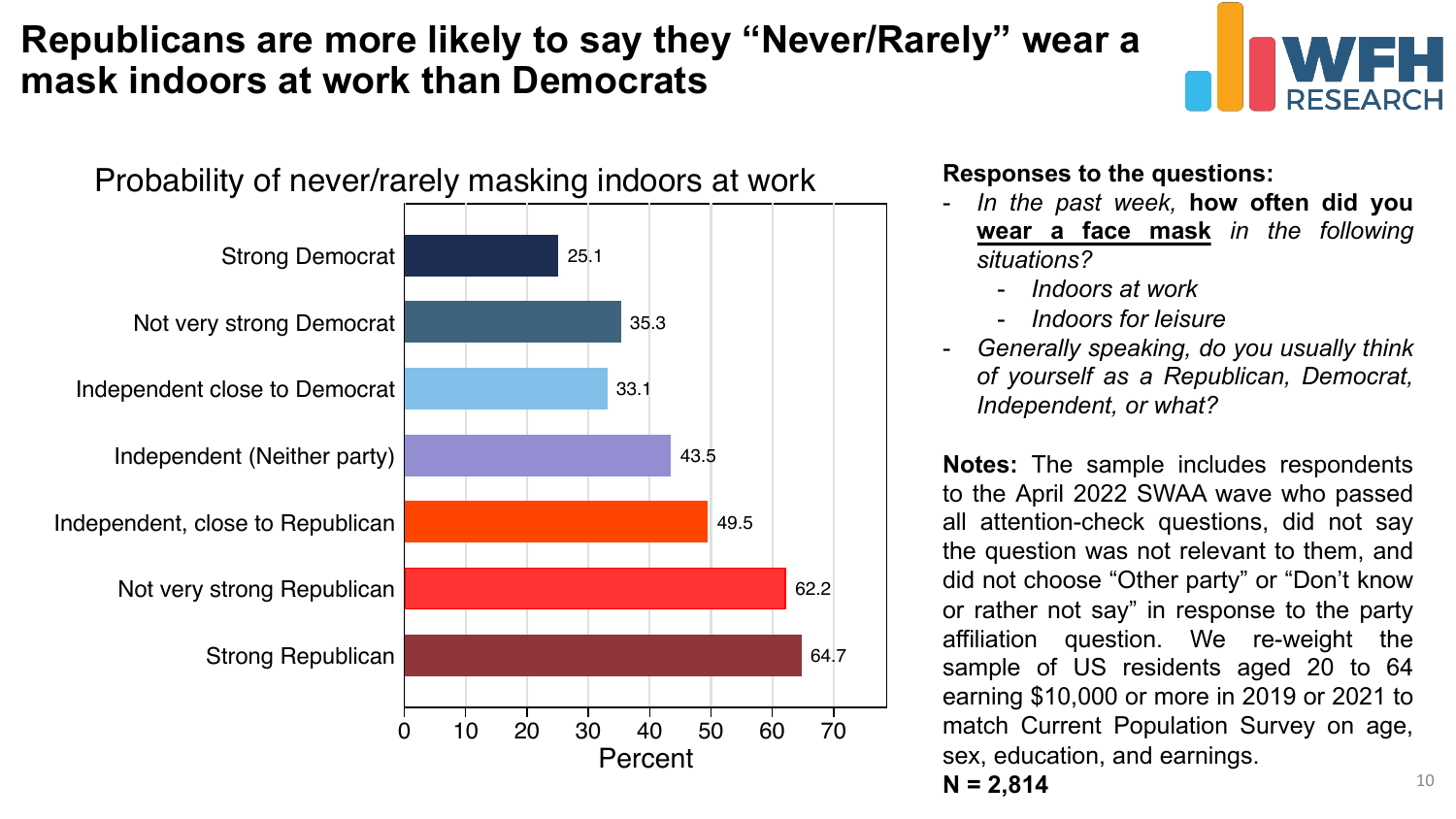**A majority of respondents prefer choosing which days they come into work (knowing that only 1/2 of their coworkers will also come in) over coordinating on Tuesday/Thursday** 



If your employer said you need to come to work in person two days a week, which would you prefer?<br>**Responses to the question:** 



- *If your employer said you* **need to come to work in person two days a week**, **which would you prefer?**
	- *Come in on Tuesday and Thursday with all of my colleagues*
	- *Choose the days I come in, but with only about half of my colleagues in on any given day*

**Notes:** The sample includes respondents to the April 2022 wave of the SWAA who are able to work from home and passed all of the attention check questions. We re-weight the sample of US residents aged 20 to 64 earning \$10,000 or more in 2019 or 2021 to match Current Population Survey on age, sex, education, and earnings.

 $N = 2,427$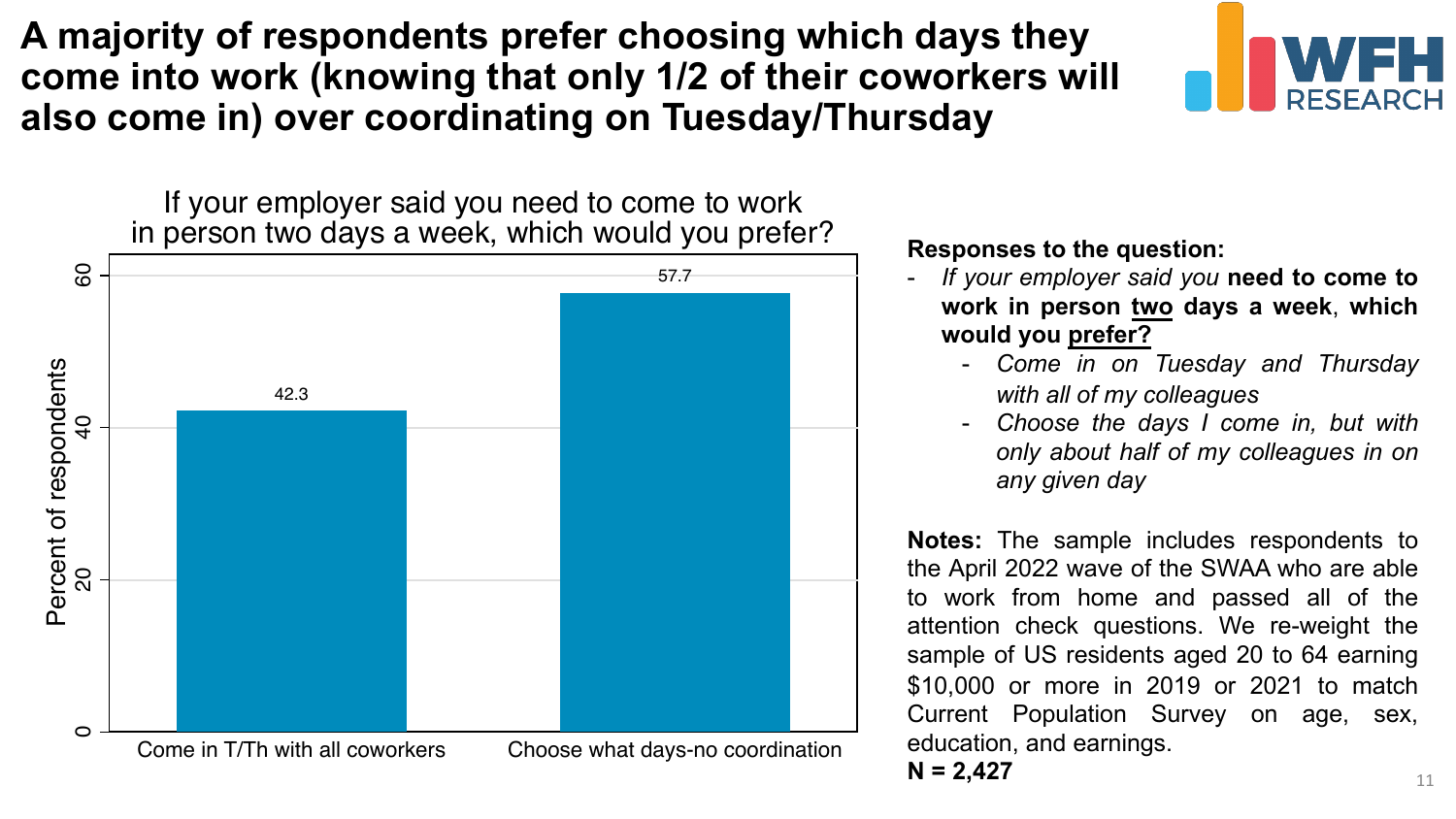### **Respondents with Bachelor's degrees and those able to work from home are most likely to work in offices**



Responses to the question: What type of facility best describes where you work (or worked in your most recent job)?

**Notes:** The sample includes respondents to the April 2022 wave of the SWAA who passed all of the attention check questions. We re-weight the sample of US residents aged 20 to 64 earning \$10,000 or more in 2019 or 2021 to match Current Population Survey on age, sex, education, and earnings. 12

#### **N = 3,858**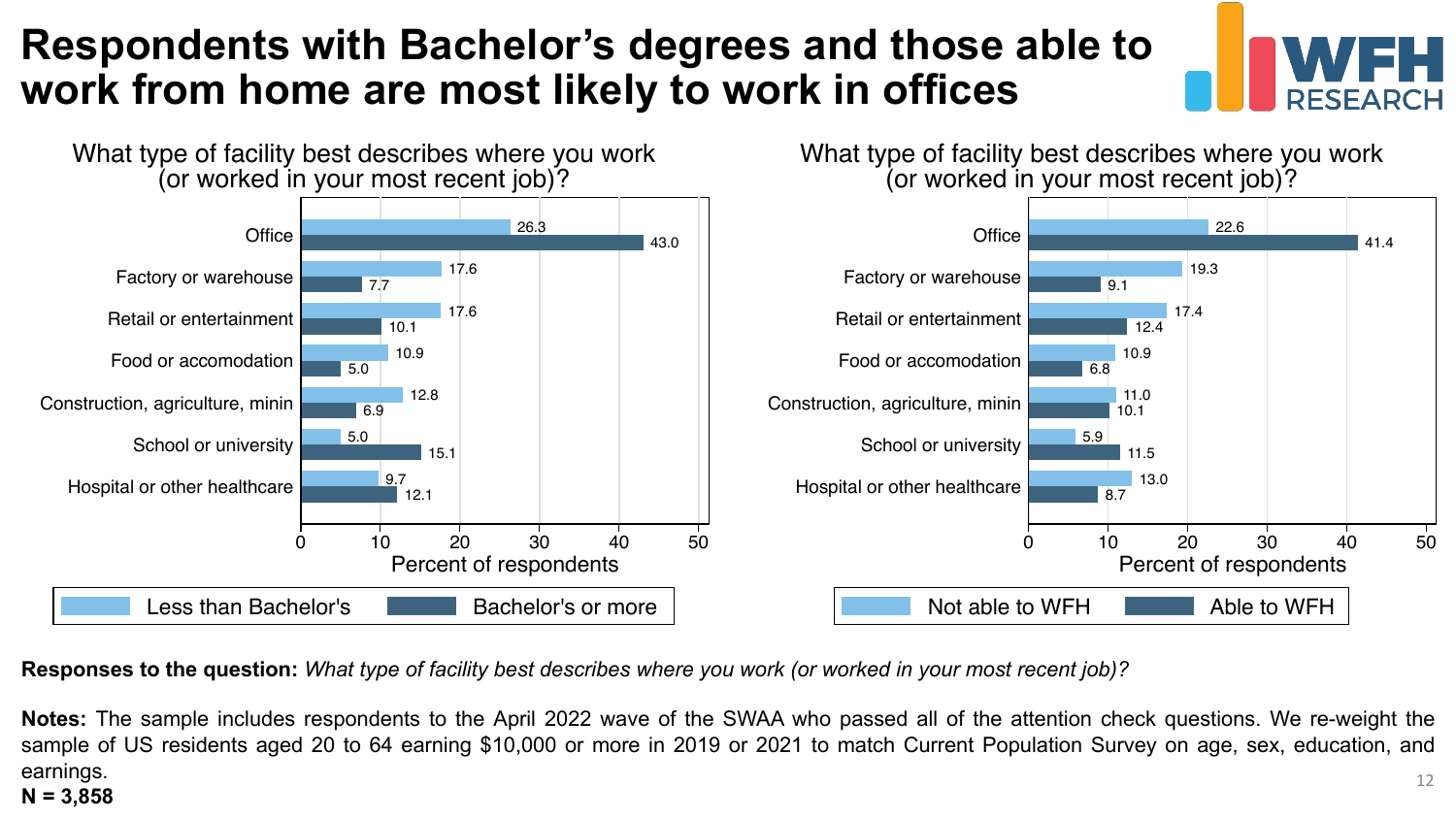### **Respondents able to work from home want to do so and are more likely to get to do it than those who are not able to**

Respondents Able to Work From Home Working from Home After the Pandemic Ends:



#### **Responses to the questions:**

- *What type of facility best describes where you work (or worked in your most recent job)?*
- **After the pandemic ends,** *how often* **is your employer planning** *for you to work full days at home?*
- **After the pandemic ends,** *how often would you* **like to** *have paid workdays at home?*

**Notes:** The sample includes respondents to the April 2022 wave of the SWAA who passed all of the attention check questions. We exclude respondents with no employer when considering employer plans. We deem respondents to be able to work from home if they report doing so at some point during the COVID-19 pandemic. We re-weight the sample of US residents aged 20 to 64 earning \$10,000 or more in 2019 or 2021 to match Current Population Survey on age, sex, education, and earnings. **N = 3,858**

DESEADCH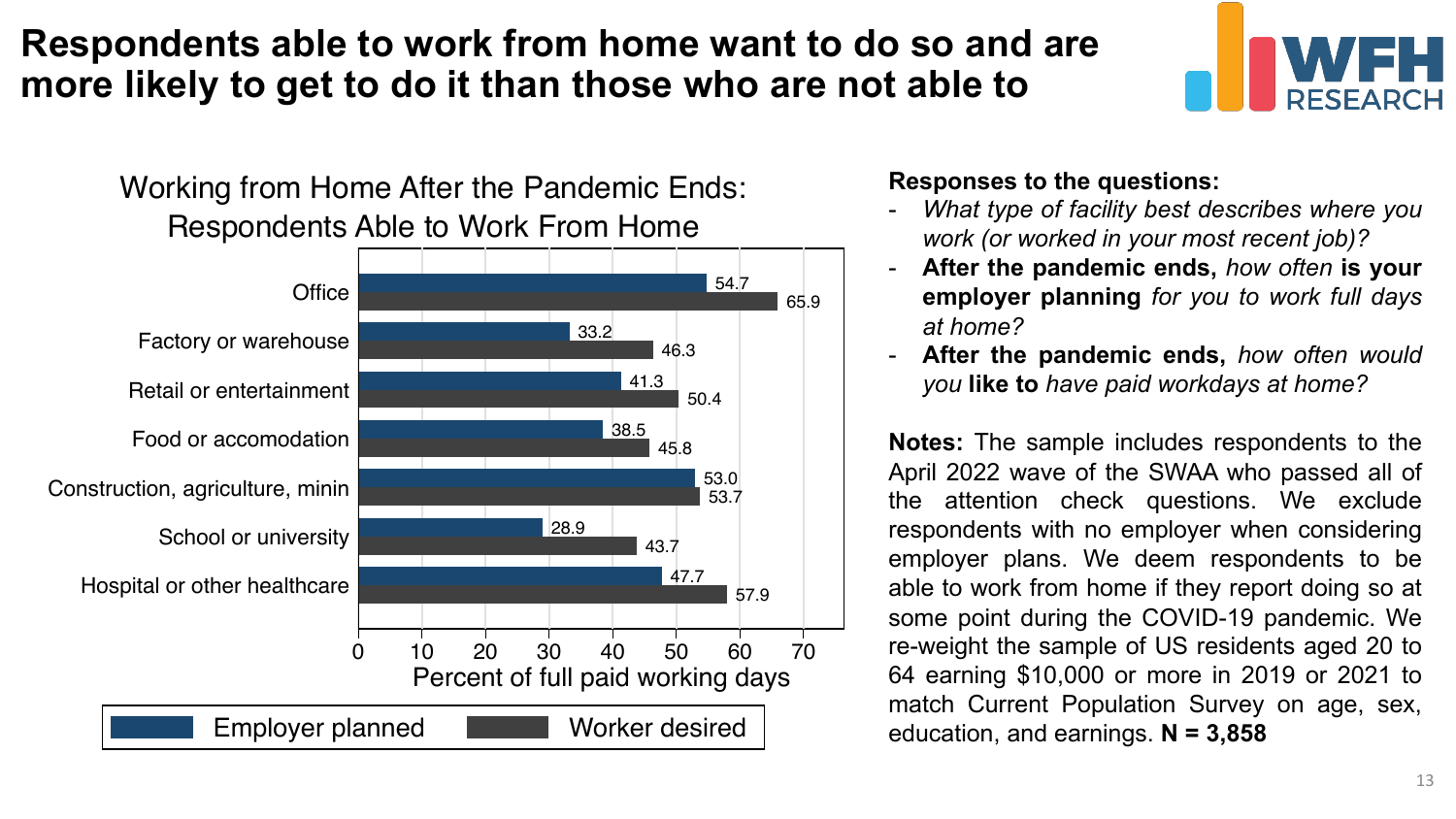**Respondents working from home at least 1 day per week are four times as likely to have multiple jobs without telling their employers**

> Workers with two or more jobs and none of their employers know about the other jobs



#### **Responses to the questions:**

- *How many* **paid full-time jobs** *do you currently have?*
	- *1*
	- *2*
	- *3 or more*
- *Do any of your employers know you have another* **paid full-time job?**
	- *Yes*
	- *No*

**Notes:** The sample includes respondents who worked for pay in the reference week of the March and April 2022 waves of the SWAA. We re-weight the sample of US residents aged 20 to 64 earning \$10,000 or more in 2019 or 2021 to match Current Population Survey on age, sex, education, and earnings.

**N = 6,399**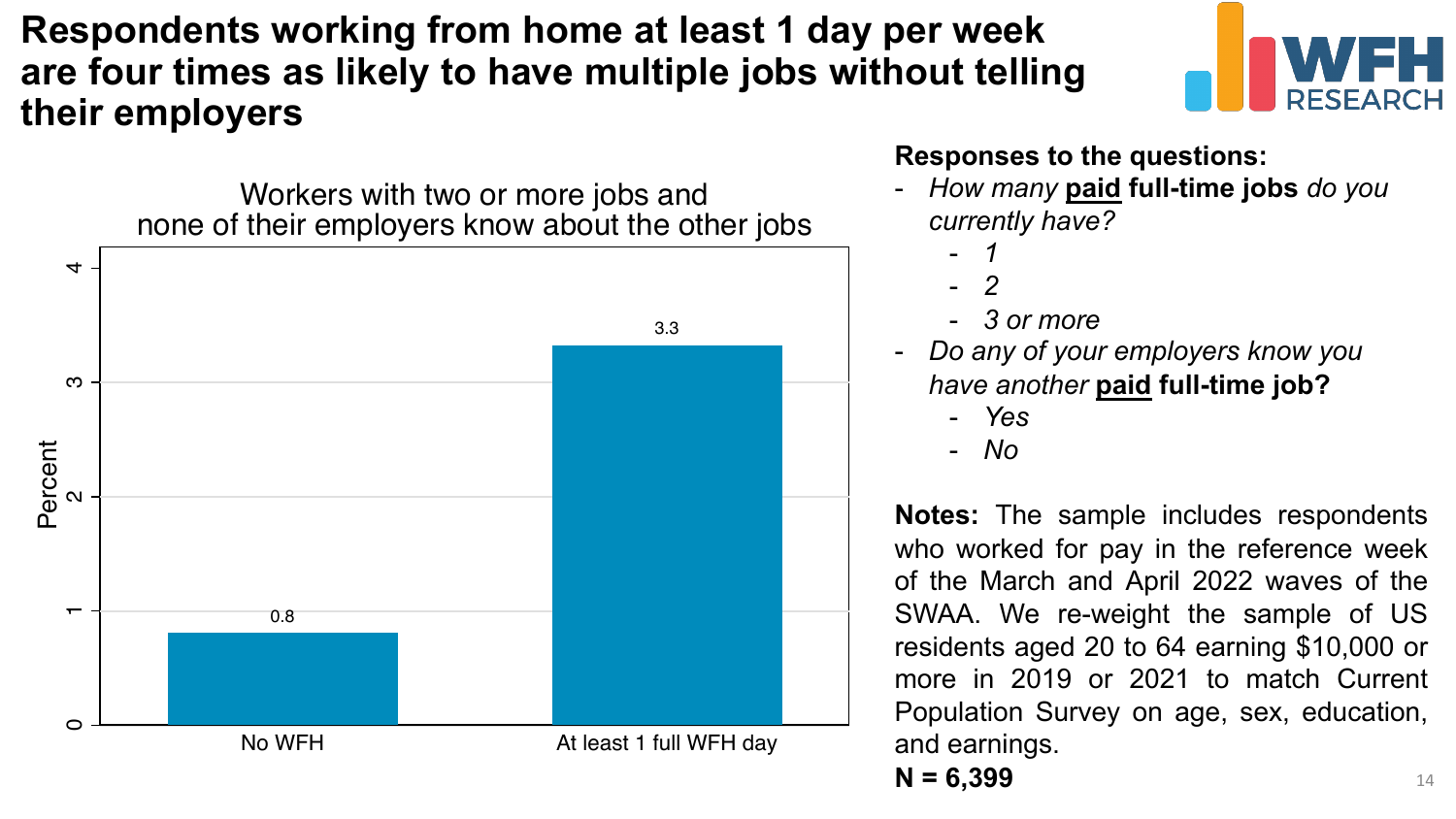### **About 11% of SWAA respondents have two or more jobs. 81% of those with multiple jobs say their employers know about the other jobs.**





#### **Responses to the questions:**

- *How many* **paid full-time jobs** *do you currently have? Do any of your employers know you have another* **paid full-time job?**

15 **Notes:** The sample for the left chart includes respondents who worked for pay in the reference week of the March and April 2022 waves of the SWAA. The right chart restrict attention to the subset that say they have two or three or more paid full-time jobs. We re-weight the sample of US residents aged 20 to 64 earning \$10,000 or more in 2019 or 2021 to match Current Population Survey on age, sex, education, and earnings. **N = 6,399 (left) 1,108 (right).**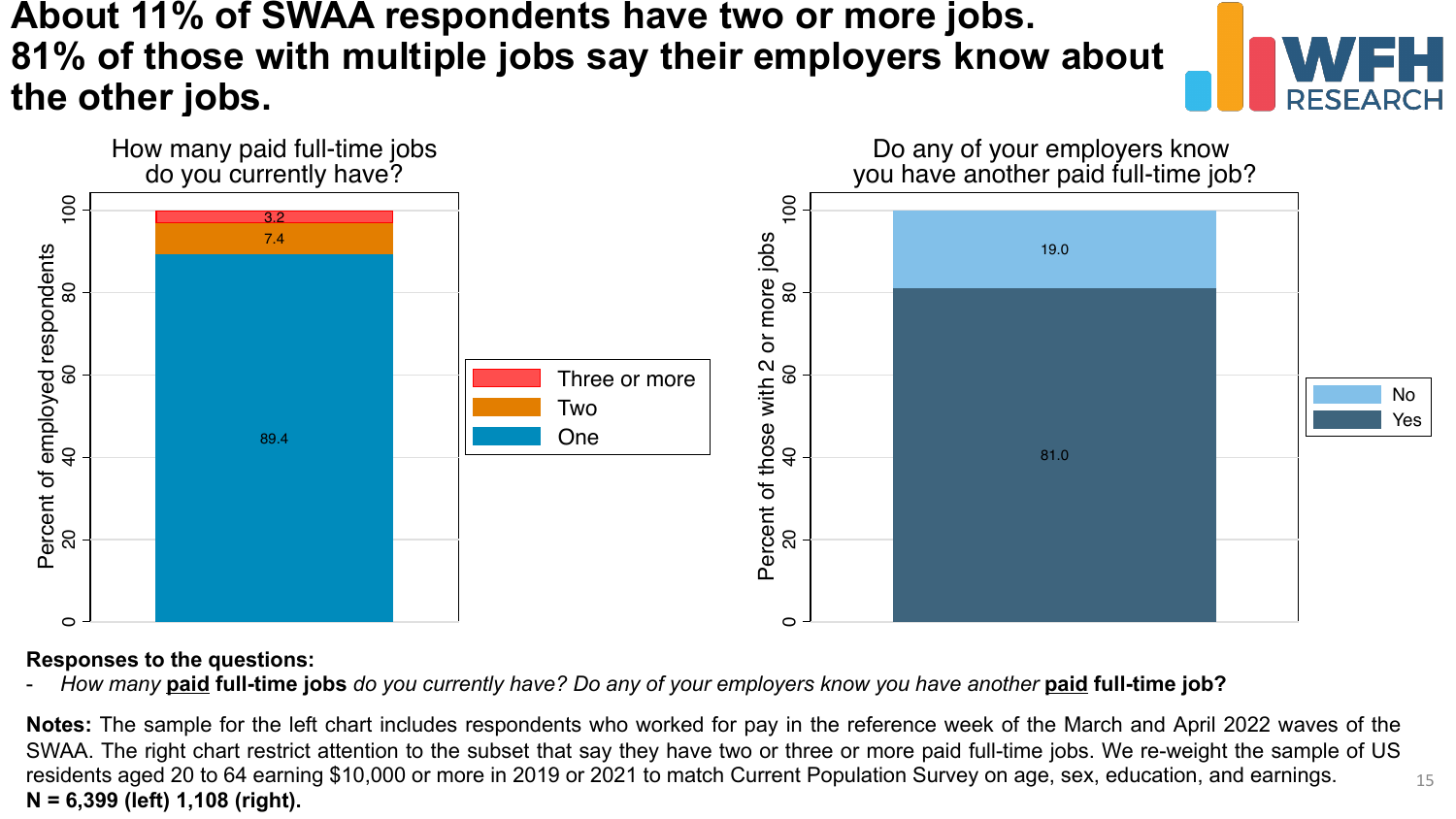### **Respondents with multiple jobs unbeknownst to their employers are are more likely to work from home now and after COVID**





**Responses to the questions:** *How many* **paid full-time jobs** *do you currently have? Do any of your employers know you have another* **paid full-time job?** *Currently (this week) what is your work status? How many full days did you work last week (whether at home or on business premises)? How many full paid working days did you work from home this [last] week*?

16 **Notes:** The sample for the left chart includes respondents who worked for pay in the reference week of the March and April 2022 waves of the SWAA. The right chart restrict attention to the subset that say they have two or three or more paid full-time jobs. We re-weight the sample of US residents aged 20 to 64 earning \$10,000 or more in 2019 or 2021 to match Current Population Survey on age, sex, education, and earnings. **N = 6,399 (left) 1,108 (right).**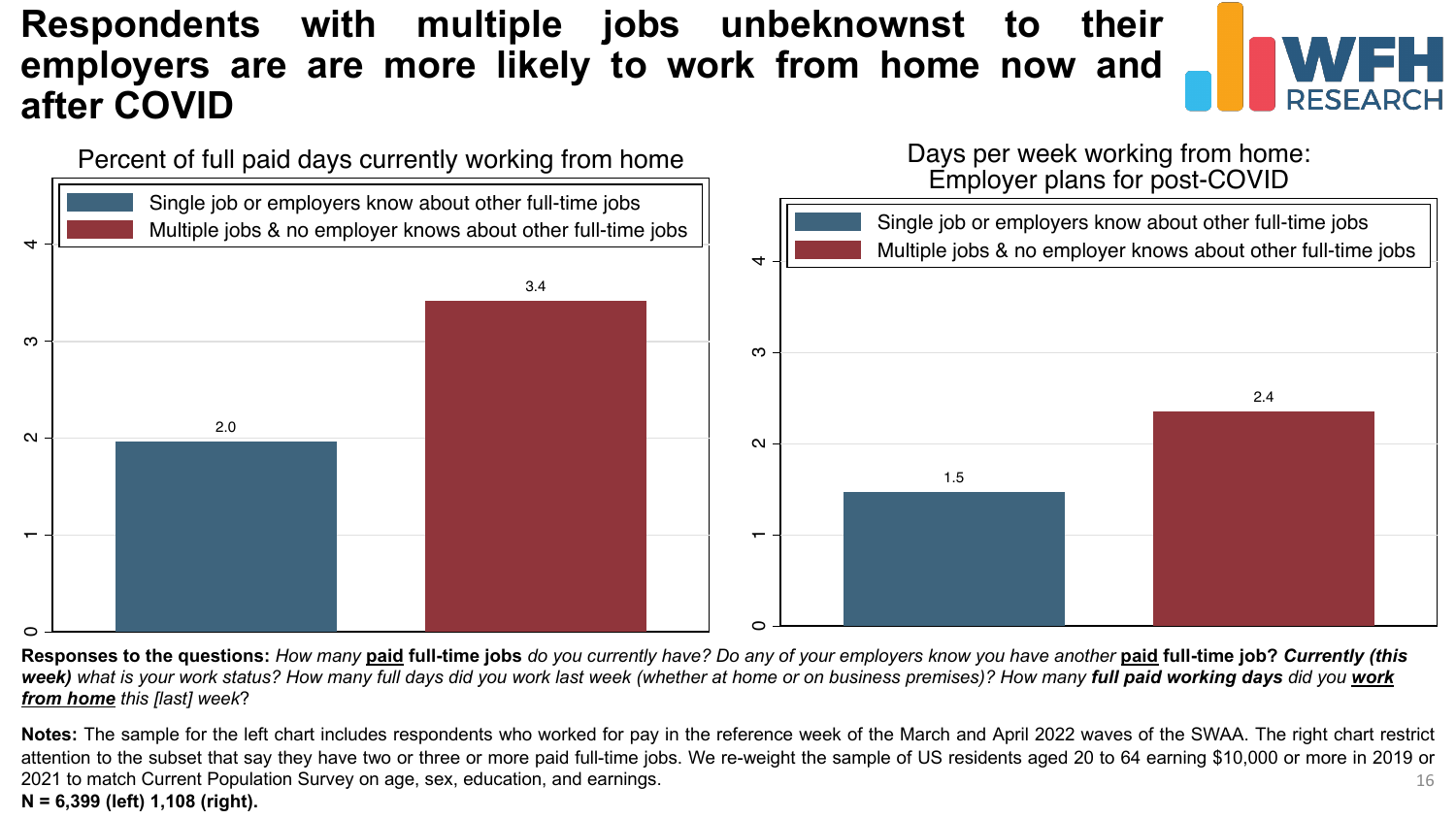**Since summer 2021, about 40% of respondents still working from home 1+ days per week would quit or seek another job if asked to return to full-time in-person work**

 allowing some WFH, if asked to return full-time in-person Percent of respondents who would quit or search for a job



#### **Responses to the question:**

- *How would you respond if your employer announced that all employees must return to the worksite 5+ days a week starting on July 1, 2022?*

**Notes:** The sample includes SWAA respondents covering the June 2021 to April 2022 waves who worked from home one or more days during the survey's reference week. We re-weight the full sample of US residents aged 20 to 64 earning \$10,000 or more in 2019 or 2021 to match Current Population Survey on age, sex, education, and earnings.

**N = 23,802**

**RESEARCH**